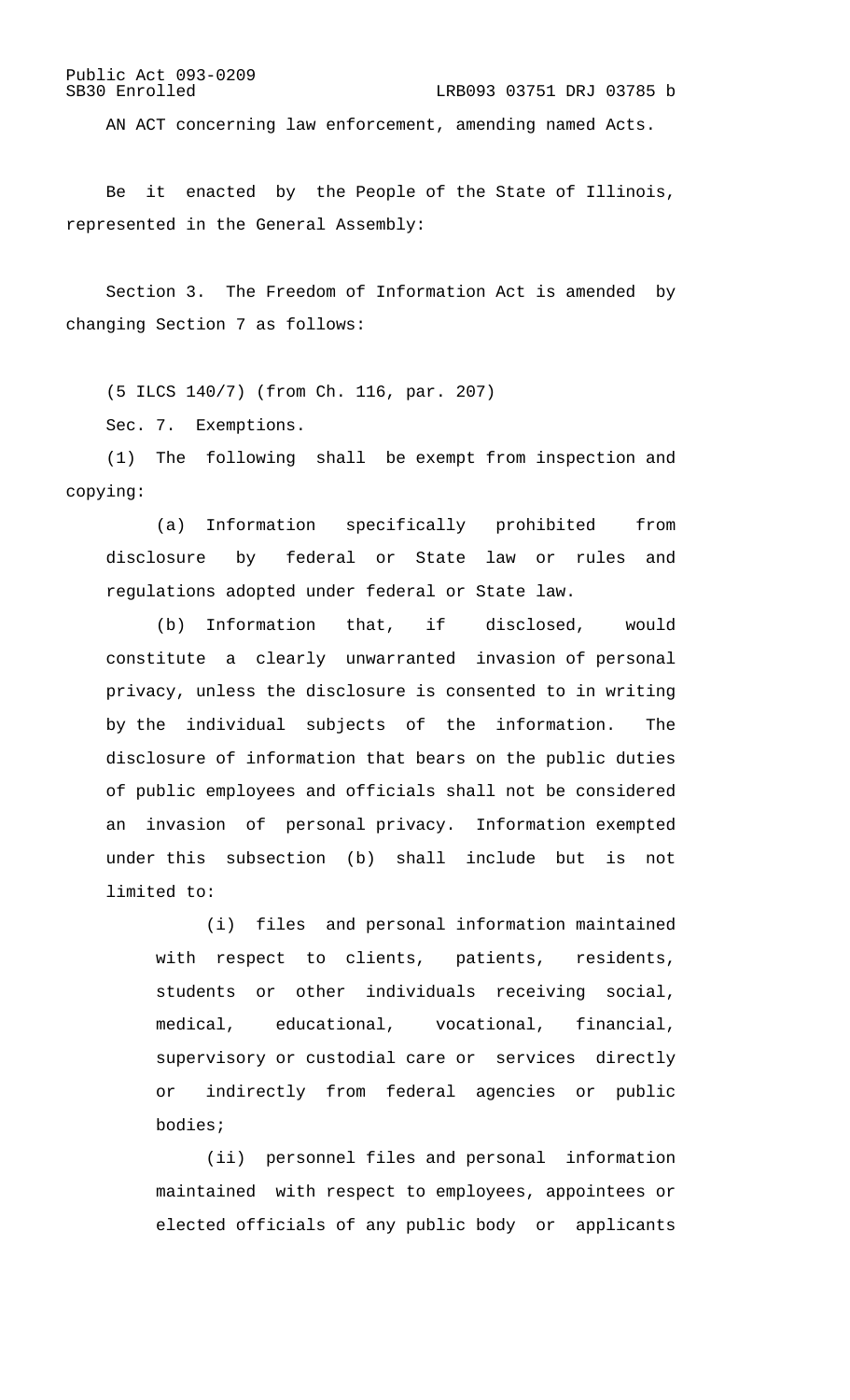for those positions;

(iii) files and personal information maintained with respect to any applicant, registrant or licensee by any public body cooperating with or engaged in professional or occupational registration, licensure or discipline;

(iv) information required of any taxpayer in connection with the assessment or collection of any tax unless disclosure is otherwise required by State statute; and

(v) information revealing the identity of persons who file complaints with or provide information to administrative, investigative, law enforcement or penal agencies; provided, however, that identification of witnesses to traffic accidents, traffic accident reports, and rescue reports may be provided by agencies of local government, except in a case for which a criminal investigation is ongoing, without constituting a clearly unwarranted per se invasion of personal privacy under this subsection.

(c) Records compiled by any public body for administrative enforcement proceedings and any law enforcement or correctional agency for law enforcement purposes or for internal matters of a public body, but only to the extent that disclosure would:

(i) interfere with pending or actually and reasonably contemplated law enforcement proceedings conducted by any law enforcement or correctional agency;

(ii) interfere with pending administrative enforcement proceedings conducted by any public body;

(iii) deprive a person of a fair trial or an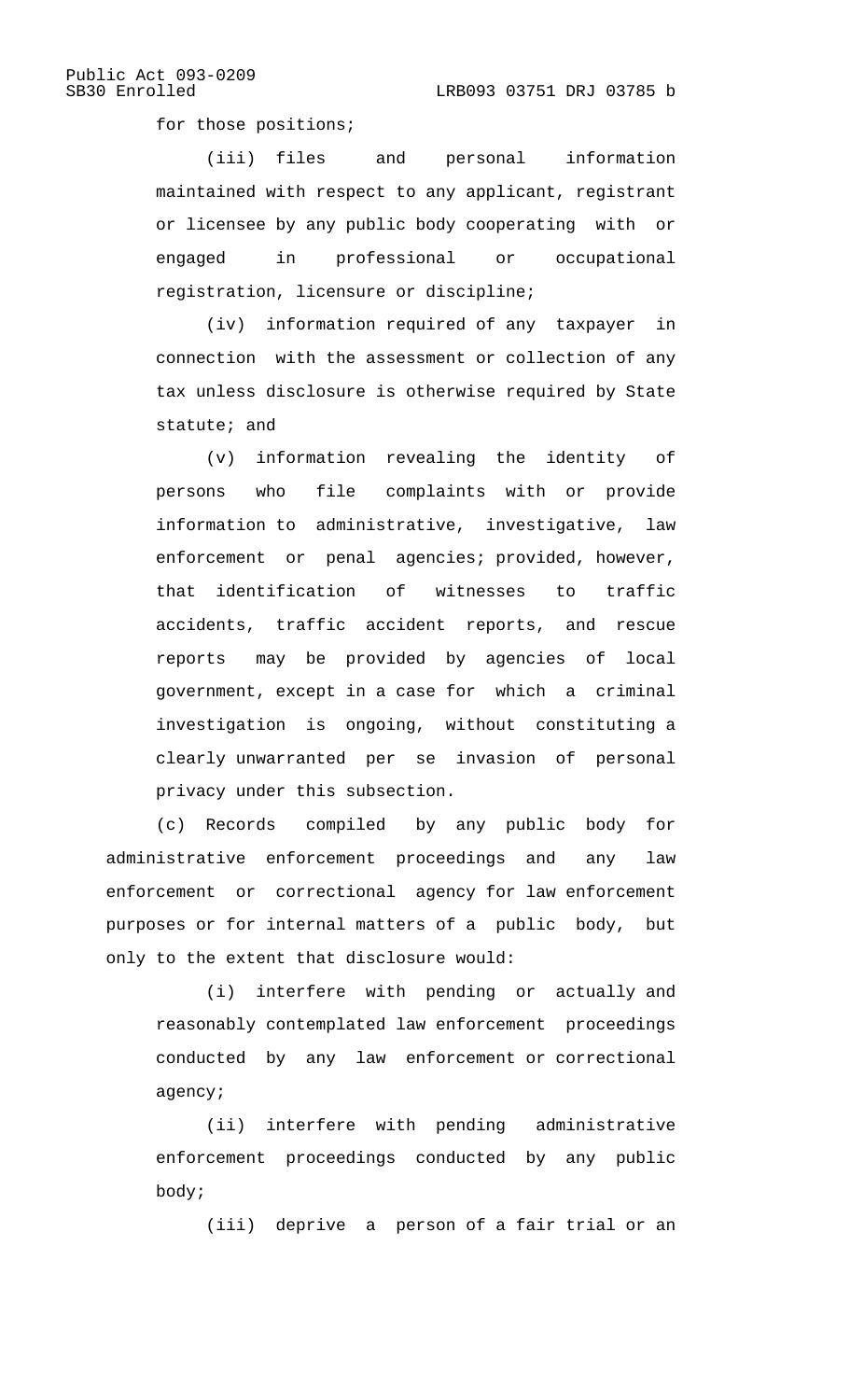impartial hearing;

(iv) unavoidably disclose the identity of a confidential source or confidential information furnished only by the confidential source;

(v) disclose unique or specialized investigative techniques other than those generally used and known or disclose internal documents of correctional agencies related to detection, observation or investigation of incidents of crime or misconduct;

(vi) constitute an invasion of personal privacy under subsection (b) of this Section;

(vii) endanger the life or physical safety of law enforcement personnel or any other person; or

(viii) obstruct an ongoing criminal investigation.

(d) Criminal history record information maintained by State or local criminal justice agencies, except the following which shall be open for public inspection and copying:

(i) chronologically maintained arrest information, such as traditional arrest logs or blotters;

(ii) the name of a person in the custody of a law enforcement agency and the charges for which that person is being held;

(iii) court records that are public;

(iv) records that are otherwise available under State or local law; or

(v) records in which the requesting party is the individual identified, except as provided under part (vii) of paragraph (c) of subsection (1) of this Section.

"Criminal history record information" means data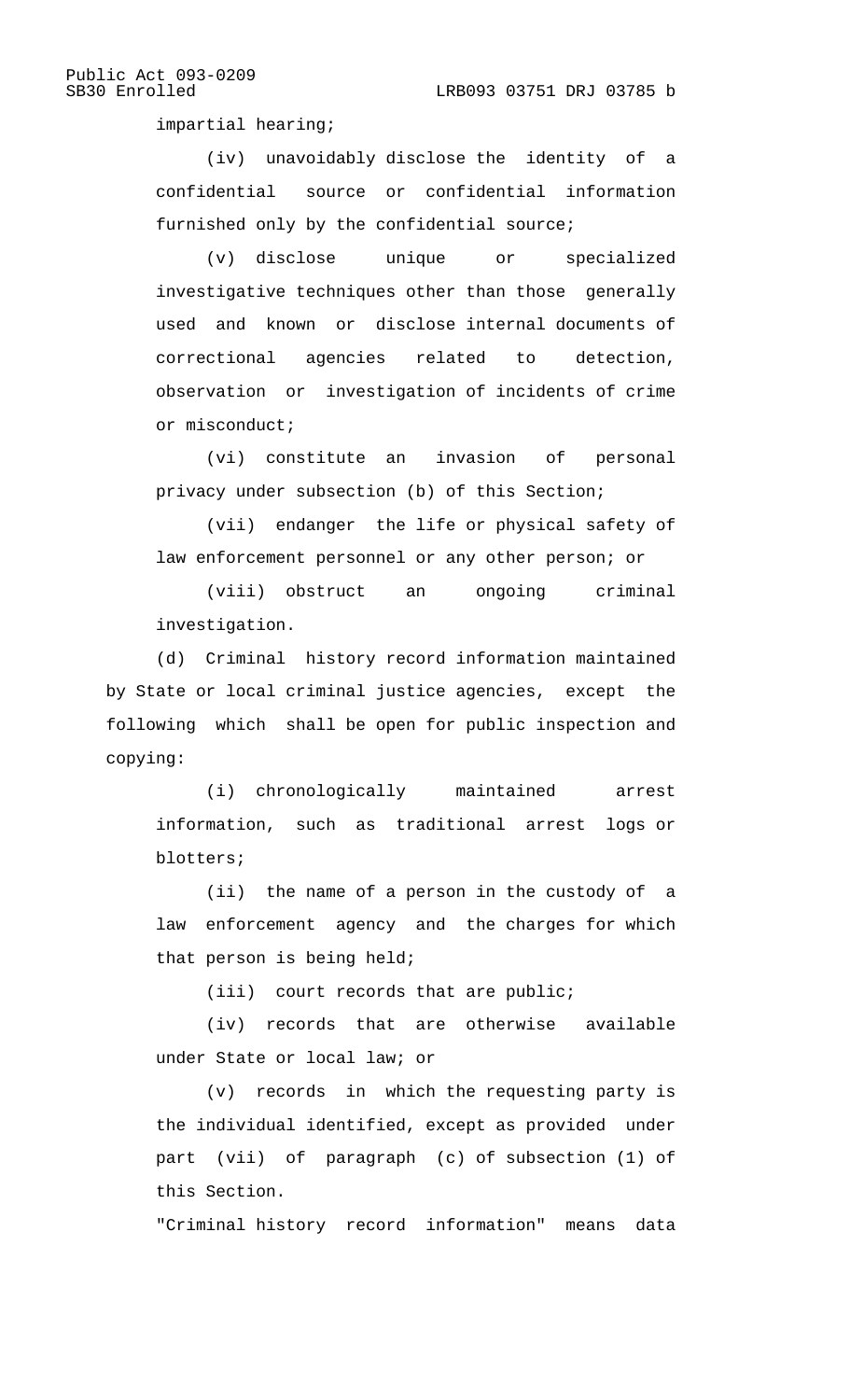LRB093 03751 DRJ 03785 b

identifiable to an individual and consisting of descriptions or notations of arrests, detentions, indictments, informations, pre-trial proceedings, trials, or other formal events in the criminal justice system or descriptions or notations of criminal charges (including criminal violations of local municipal ordinances) and the nature of any disposition arising therefrom, including sentencing, court or correctional supervision, rehabilitation and release. The term does not apply to statistical records and reports in which individuals are not identified and from which their identities are not ascertainable, or to information that is for criminal investigative or intelligence purposes.

(e) Records that relate to or affect the security of correctional institutions and detention facilities.

(f) Preliminary drafts, notes, recommendations, memoranda and other records in which opinions are expressed, or policies or actions are formulated, except that a specific record or relevant portion of a record shall not be exempt when the record is publicly cited and identified by the head of the public body. The exemption provided in this paragraph (f) extends to all those records of officers and agencies of the General Assembly that pertain to the preparation of legislative documents.

(g) Trade secrets and commercial or financial information obtained from a person or business where the trade secrets or information are proprietary, privileged or confidential, or where disclosure of the trade secrets or information may cause competitive harm, including all information determined to be confidential under Section 4002 of the Technology Advancement and Development Act. Nothing contained in this paragraph (g) shall be construed to prevent a person or business from consenting to disclosure.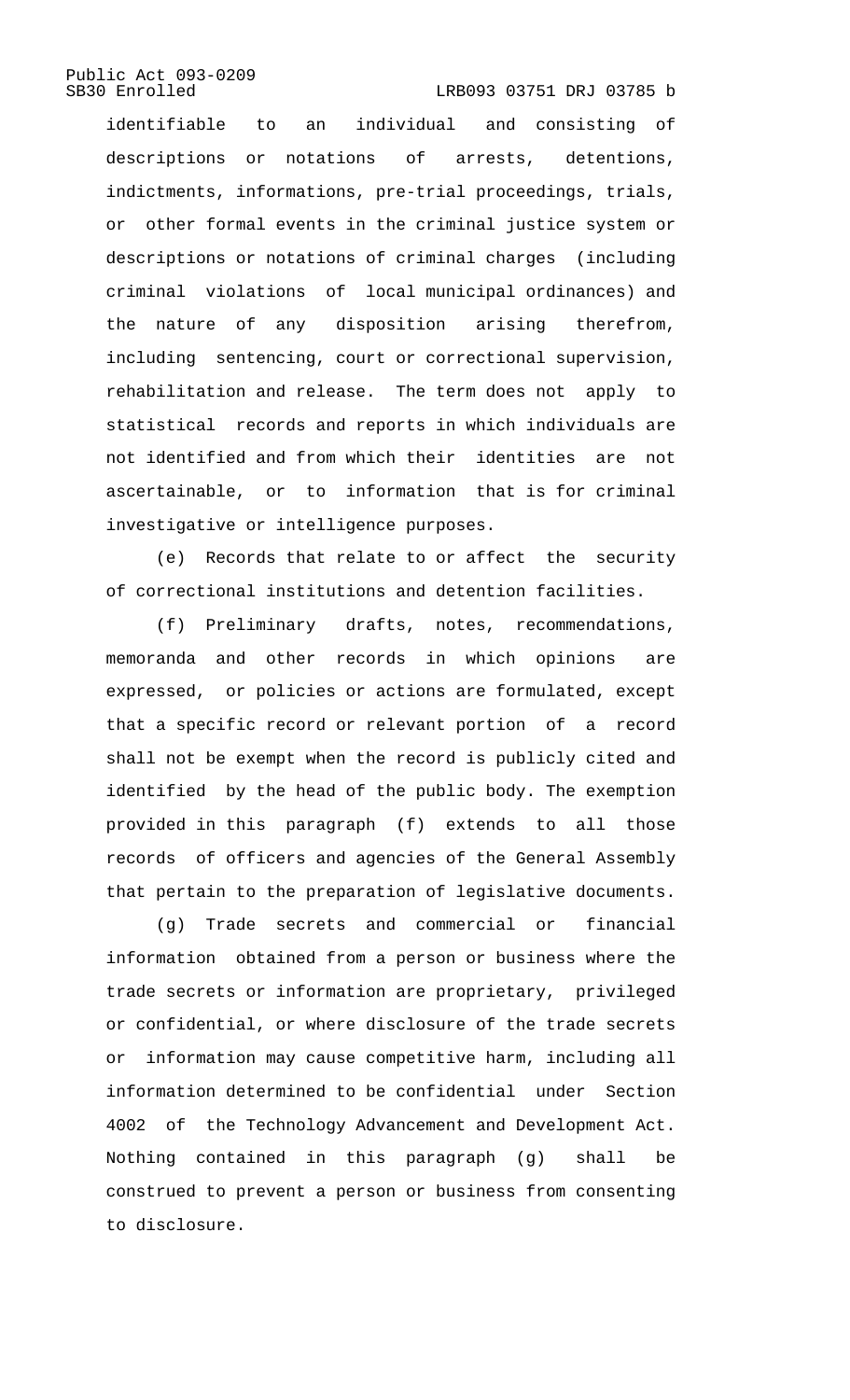LRB093 03751 DRJ 03785 b

(h) Proposals and bids for any contract, grant, or agreement, including information which if it were disclosed would frustrate procurement or give an advantage to any person proposing to enter into a contractor agreement with the body, until an award or final selection is made. Information prepared by or for the body in preparation of a bid solicitation shall be exempt until an award or final selection is made.

(i) Valuable formulae, computer geographic systems, designs, drawings and research data obtained or produced by any public body when disclosure could reasonably be expected to produce private gain or public loss.

(j) Test questions, scoring keys and other examination data used to administer an academic examination or determined the qualifications of an applicant for a license or employment.

(k) Architects' plans and engineers' technical submissions for projects not constructed or developed in whole or in part with public funds and for projects constructed or developed with public funds, to the extent that disclosure would compromise security.

(l) Library circulation and order records identifying library users with specific materials.

(m) Minutes of meetings of public bodies closed to the public as provided in the Open Meetings Act until the public body makes the minutes available to the public under Section 2.06 of the Open Meetings Act.

(n) Communications between a public body and an attorney or auditor representing the public body that would not be subject to discovery in litigation, and materials prepared or compiled by or for a public body in anticipation of a criminal, civil or administrative proceeding upon the request of an attorney advising the public body, and materials prepared or compiled with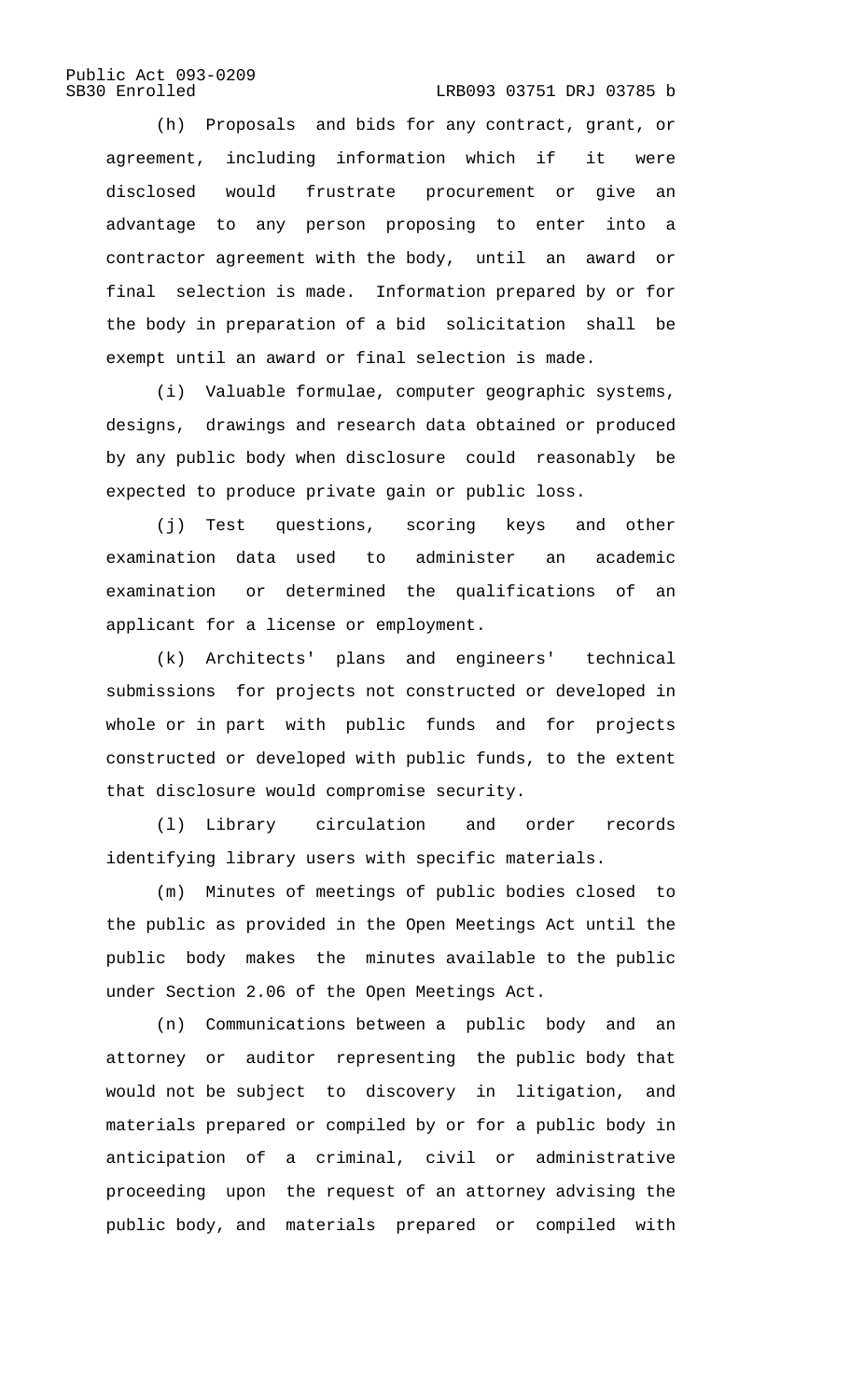respect to internal audits of public bodies.

(o) Information received by a primary or secondary school, college or university under its procedures for the evaluation of faculty members by their academic peers.

(p) Administrative or technical information associated with automated data processing operations, including but not limited to software, operating protocols, computer program abstracts, file layouts, source listings, object modules, load modules, user guides, documentation pertaining to all logical and physical design of computerized systems, employee manuals, and any other information that, if disclosed, would jeopardize the security of the system or its data or the security of materials exempt under this Section.

(q) Documents or materials relating to collective negotiating matters between public bodies and their employees or representatives, except that any final contract or agreement shall be subject to inspection and copying.

(r) Drafts, notes, recommendations and memoranda pertaining to the financing and marketing transactions of the public body. The records of ownership, registration, transfer, and exchange of municipal debt obligations, and of persons to whom payment with respect to these obligations is made.

(s) The records, documents and information relating to real estate purchase negotiations until those negotiations have been completed or otherwise terminated. With regard to a parcel involved in a pending or actually and reasonably contemplated eminent domain proceeding under Article VII of the Code of Civil Procedure, records, documents and information relating to that parcel shall be exempt except as may be allowed under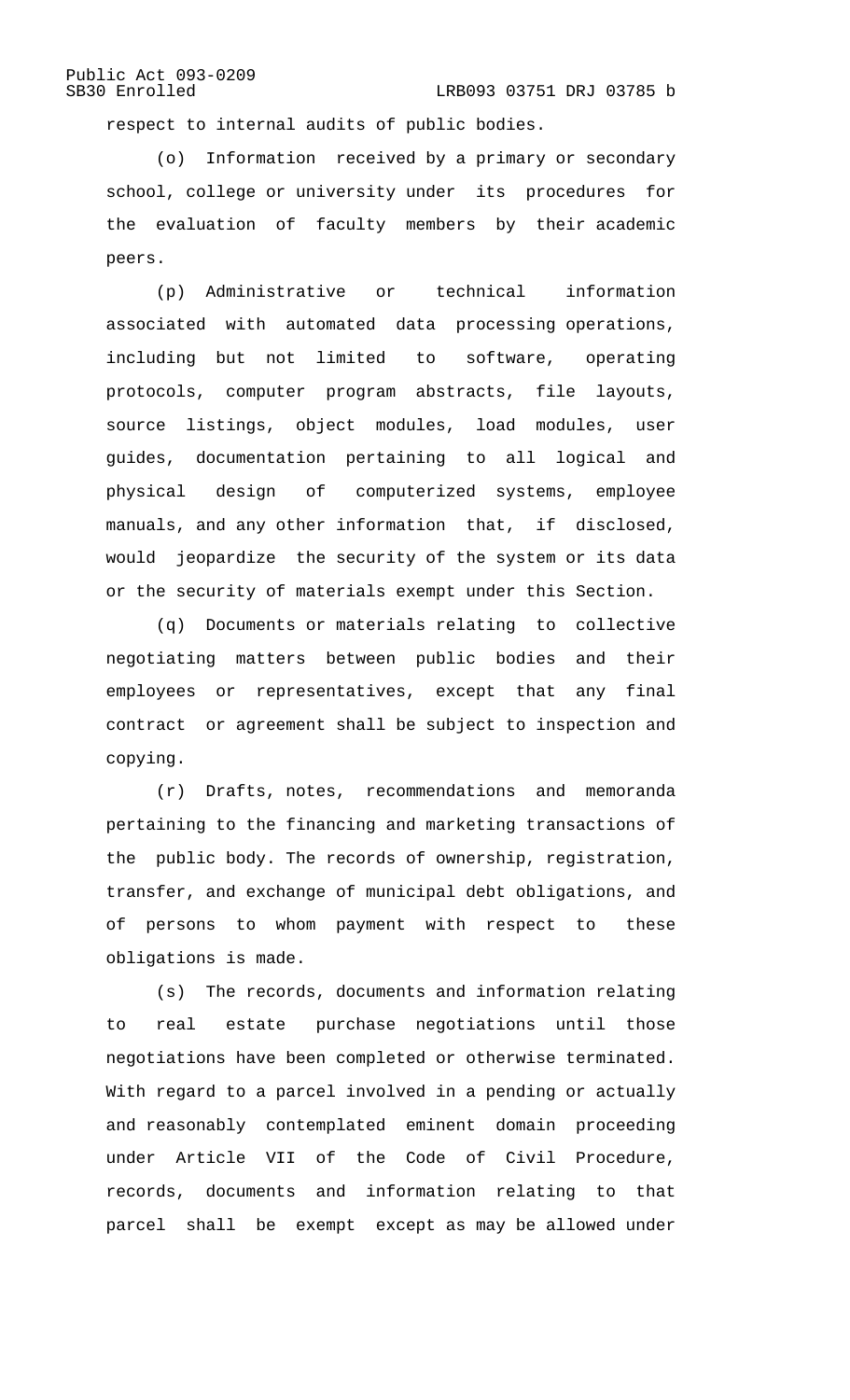discovery rules adopted by the Illinois Supreme Court. The records, documents and information relating to a real estate sale shall be exempt until a sale is consummated.

LRB093 03751 DRJ 03785 b

(t) Any and all proprietary information and records related to the operation of an intergovernmental risk management association or self-insurance pool or jointly self-administered health and accident cooperative or pool.

(u) Information concerning a university's adjudication of student or employee grievance or disciplinary cases, to the extent that disclosure would reveal the identity of the student or employee and information concerning any public body's adjudication of student or employee grievances or disciplinary cases, except for the final outcome of the cases.

(v) Course materials or research materials used by faculty members.

(w) Information related solely to the internal personnel rules and practices of a public body.

(x) Information contained in or related to examination, operating, or condition reports prepared by, on behalf of, or for the use of a public body responsible for the regulation or supervision of financial institutions or insurance companies, unless disclosure is otherwise required by State law.

(y) Information the disclosure of which is restricted under Section 5-108 of the Public Utilities Act.

(z) Manuals or instruction to staff that relate to establishment or collection of liability for any State tax or that relate to investigations by a public body to determine violation of any criminal law.

(aa) Applications, related documents, and medical records received by the Experimental Organ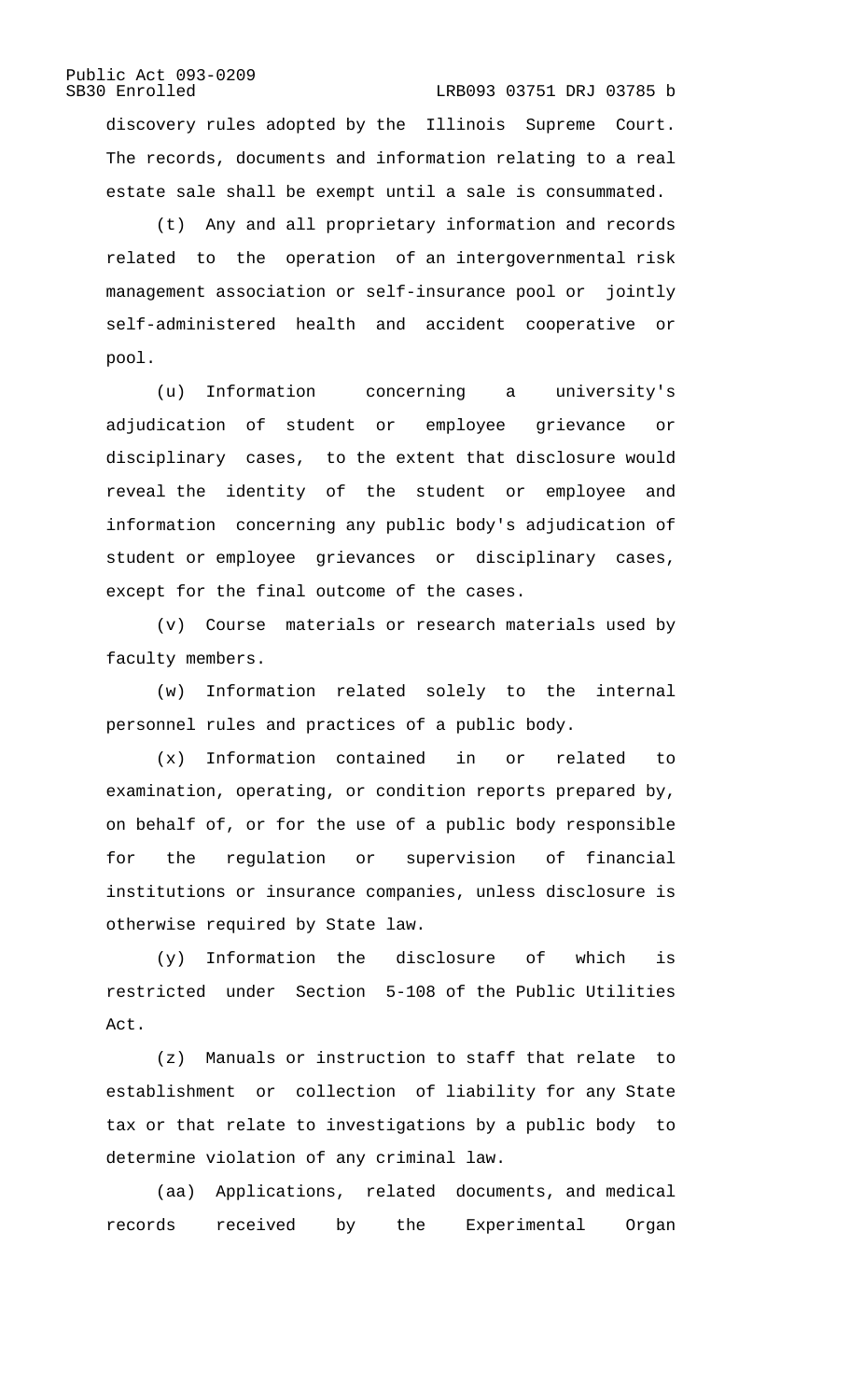### LRB093 03751 DRJ 03785 b

Transplantation Procedures Board and any and all documents or other records prepared by the Experimental Organ Transplantation Procedures Board or its staff relating to applications it has received.

(bb) Insurance or self insurance (including any intergovernmental risk management association or self insurance pool) claims, loss or risk management information, records, data, advice or communications.

(cc) Information and records held by the Department of Public Health and its authorized representatives relating to known or suspected cases of sexually transmissible disease or any information the disclosure of which is restricted under the Illinois Sexually Transmissible Disease Control Act.

(dd) Information the disclosure of which is exempted under Section 30 of the Radon Industry Licensing Act.

(ee) Firm performance evaluations under Section 55 of the Architectural, Engineering, and Land Surveying Qualifications Based Selection Act.

(ff) Security portions of system safety program plans, investigation reports, surveys, schedules, lists, data, or information compiled, collected, or prepared by or for the Regional Transportation Authority under Section 2.11 of the Regional Transportation Authority Act or the St. Clair County Transit District under the Bi-State Transit Safety Act.

(gg) Information the disclosure of which is restricted and exempted under Section 50 of the Illinois Prepaid Tuition Act.

(hh) Information the disclosure of which is exempted under Section 80 of the State Gift Ban Act.

(ii) Beginning July 1, 1999, information that would disclose or might lead to the disclosure of secret or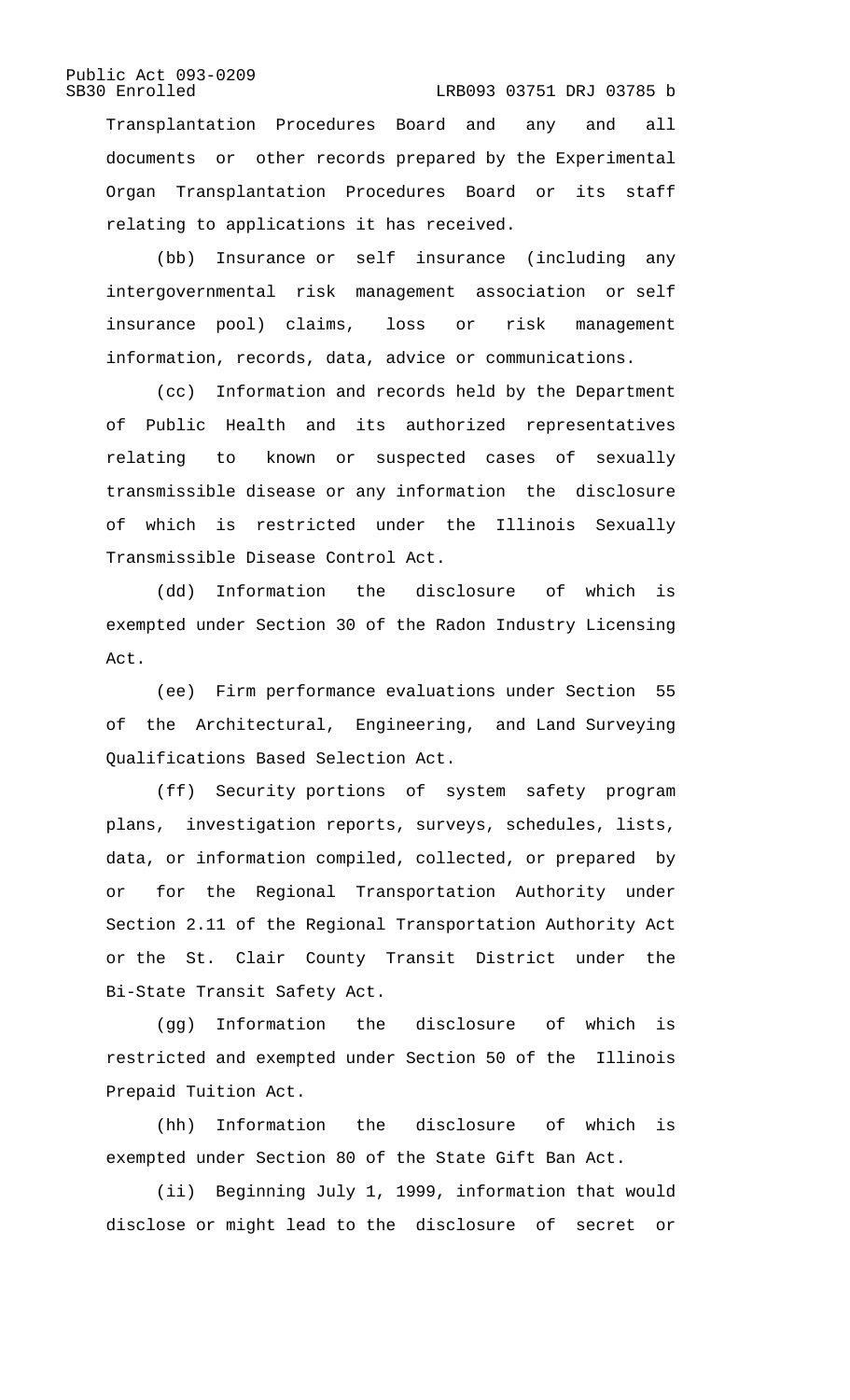#### LRB093 03751 DRJ 03785 b

confidential information, codes, algorithms, programs, or private keys intended to be used to create electronic or digital signatures under the Electronic Commerce Security Act.

(jj) Information contained in a local emergency energy plan submitted to a municipality in accordance with a local emergency energy plan ordinance that is adopted under Section 11-21.5-5 of the Illinois Municipal Code.

(kk) Information and data concerning the distribution of surcharge moneys collected and remitted by wireless carriers under the Wireless Emergency Telephone Safety Act.

(11) Law enforcement officer identification information or driver identification information compiled by a law enforcement agency or the Department of Transportation under Section 11-212 of the Illinois Vehicle Code.

(2) This Section does not authorize withholding of information or limit the availability of records to the public, except as stated in this Section or otherwise provided in this Act.

(Source: P.A. 91-137, eff. 7-16-99; 91-357, eff. 7-29-99; 91-660, eff. 12-22-99; 92-16, eff. 6-28-01; 92-241, eff. 8-3-01; 92-281, eff. 8-7-01; 92-645, eff. 7-11-02; 92-651, eff. 7-11-02.)

Section 5. The Department of State Police Law within the Civil Administrative Code of Illinois is amended by adding Section 2605-85 as follows:

(20 ILCS 2605/2605-85 new)

Sec. 2605-85. Training; cultural diversity. The Department shall provide training and continuing education to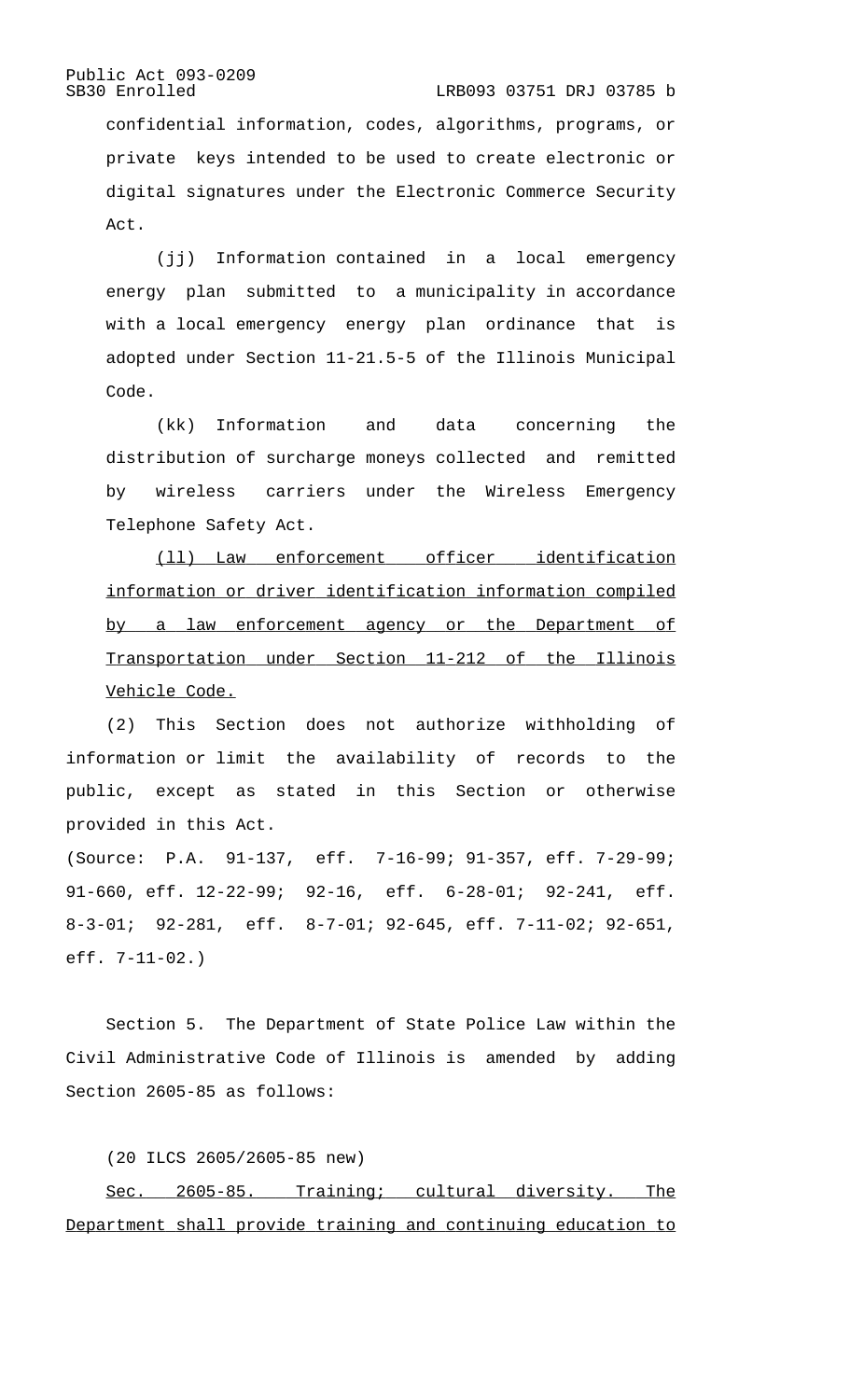Public Act 093-0209<br>SB30 Enrolled LRB093 03751 DRJ 03785 b State Police officers concerning cultural diversity, including sensitivity toward racial and ethnic differences. This training and continuing education shall include, but not be limited to, an emphasis on the fact that the primary purpose of enforcement of the Illinois Vehicle Code is safety and equal and uniform enforcement under the law.

Section 7. The State Mandates Act is amended by adding Section 8.27 as follows:

(30 ILCS 805/8.27 new)

Sec. 8.27. Exempt mandate. Notwithstanding Sections 6 and 8 of this Act, no reimbursement by the State is required for the implementation of any mandate created by this amendatory Act of the 93rd General Assembly.

Section 10. The Illinois Police Training Act is amended by changing Section 7 as follows:

(50 ILCS 705/7) (from Ch. 85, par. 507)

Sec. 7. Rules and standards for schools. The Board shall adopt rules and minimum standards for such schools which shall include but not be limited to the following:

a. The curriculum for probationary police officers which shall be offered by all certified schools shall include but not be limited to courses of arrest, search and seizure, civil rights, human relations, cultural diversity, including racial and ethnic sensitivity, criminal law, law of criminal procedure, vehicle and traffic law including uniform and non-discriminatory enforcement of the Illinois Vehicle Code, traffic control and accident investigation, techniques of obtaining physical evidence, court testimonies, statements, reports, firearms training, first-aid (including cardiopulmonary resuscitation), handling of juvenile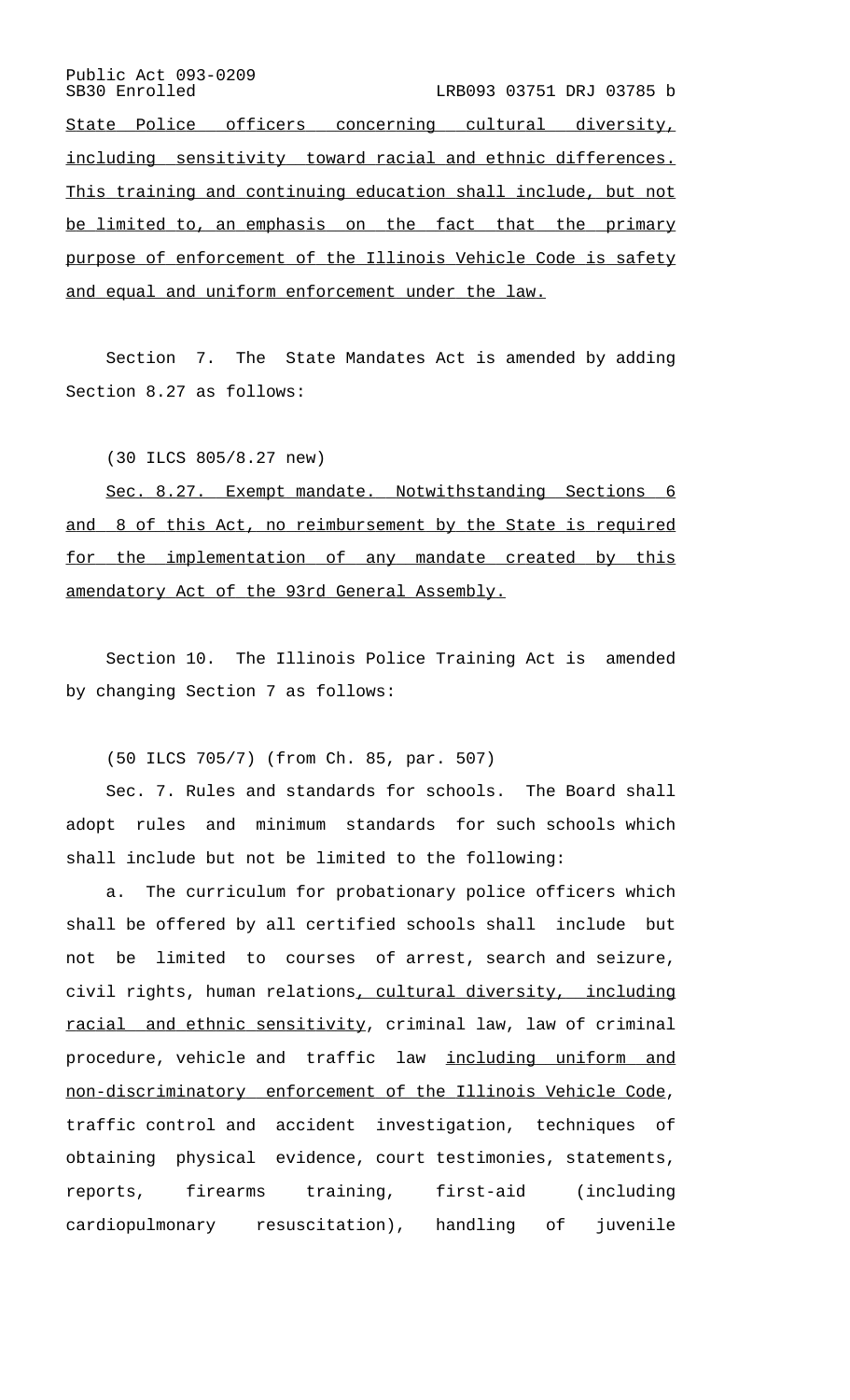LRB093 03751 DRJ 03785 b

offenders, recognition of mental conditions which require immediate assistance and methods to safeguard and provide assistance to a person in need of mental treatment, law of evidence, the hazards of high-speed police vehicle chases with an emphasis on alternatives to the high-speed chase, and physical training. The curriculum shall include specific training in techniques for immediate response to and investigation of cases of domestic violence and of sexual assault of adults and children. The curriculum for permanent police officers shall include but not be limited to (1) refresher and in-service training in any of the courses listed above in this subparagraph, (2) advanced courses in any of the subjects listed above in this subparagraph, (3) training for supervisory personnel, and (4) specialized training in subjects and fields to be selected by the board.

b. Minimum courses of study, attendance requirements and equipment requirements.

c. Minimum requirements for instructors.

d. Minimum basic training requirements, which a probationary police officer must satisfactorily complete before being eligible for permanent employment as a local law enforcement officer for a participating local governmental agency. Those requirements shall include training in first aid (including cardiopulmonary resuscitation).

e. Minimum basic training requirements, which a probationary county corrections officer must satisfactorily complete before being eligible for permanent employment as a county corrections officer for a participating local governmental agency.

f. Minimum basic training requirements which a probationary court security officer must satisfactorily complete before being eligible for permanent employment as a court security officer for a participating local governmental agency. The Board shall establish those training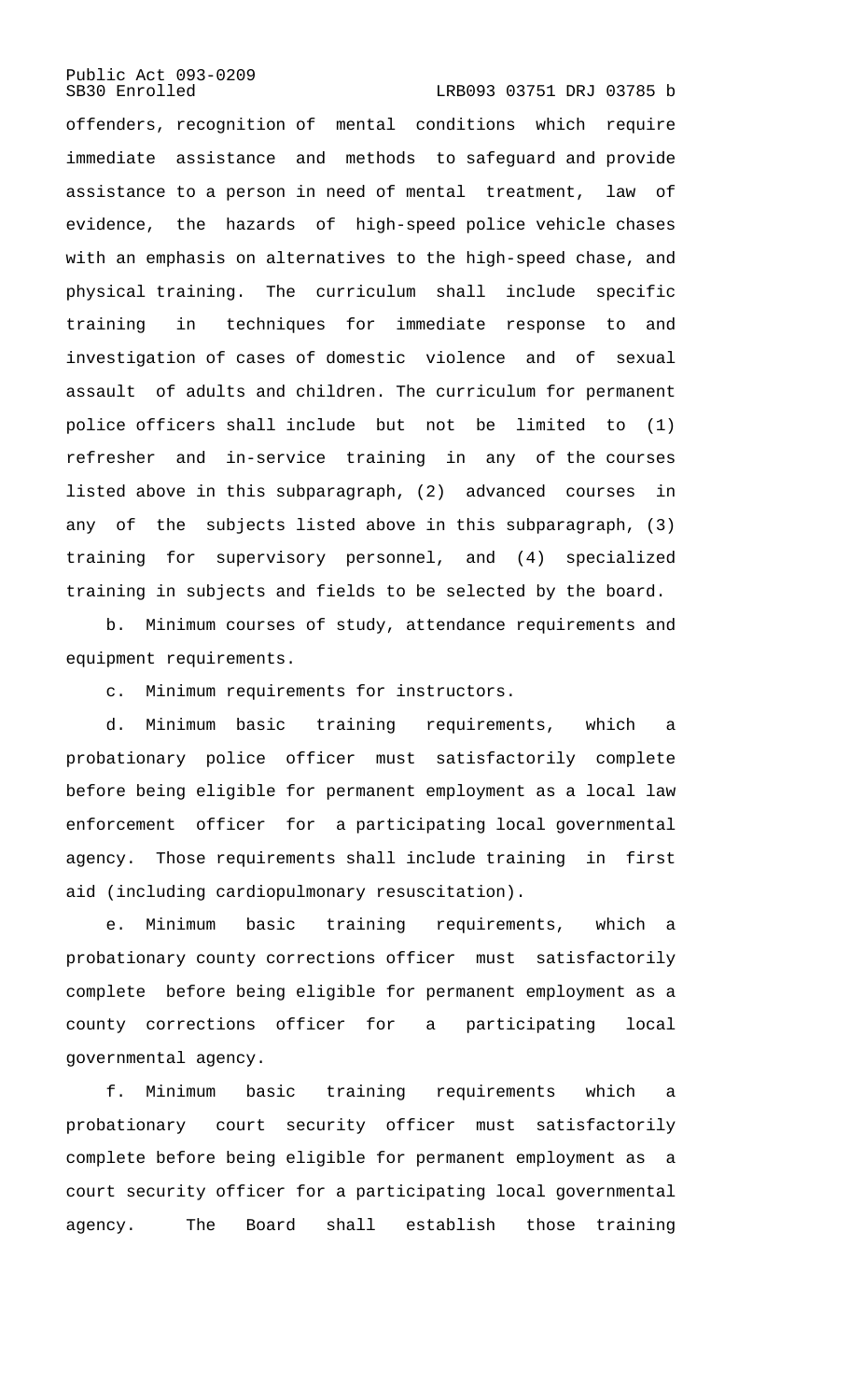### Public Act 093-0209<br>SB30 Enrolled LRB093 03751 DRJ 03785 b requirements which it considers appropriate for court security officers and shall certify schools to conduct that training.

A person hired to serve as a court security officer must obtain from the Board a certificate (i) attesting to his or her successful completion of the training course; (ii) attesting to his or her satisfactory completion of a training program of similar content and number of hours that has been found acceptable by the Board under the provisions of this Act; or (iii) attesting to the Board's determination that the training course is unnecessary because of the person's extensive prior law enforcement experience.

Individuals who currently serve as court security officers shall be deemed qualified to continue to serve in that capacity so long as they are certified as provided by this Act within 24 months of the effective date of this amendatory Act of 1996. Failure to be so certified, absent a waiver from the Board, shall cause the officer to forfeit his or her position.

All individuals hired as court security officers on or after the effective date of this amendatory Act of 1996 shall be certified within 12 months of the date of their hire, unless a waiver has been obtained by the Board, or they shall forfeit their positions.

The Sheriff's Merit Commission, if one exists, or the Sheriff's Office if there is no Sheriff's Merit Commission, shall maintain a list of all individuals who have filed applications to become court security officers and who meet the eligibility requirements established under this Act. Either the Sheriff's Merit Commission, or the Sheriff's Office if no Sheriff's Merit Commission exists, shall establish a schedule of reasonable intervals for verification of the applicants' qualifications under this Act and as established by the Board.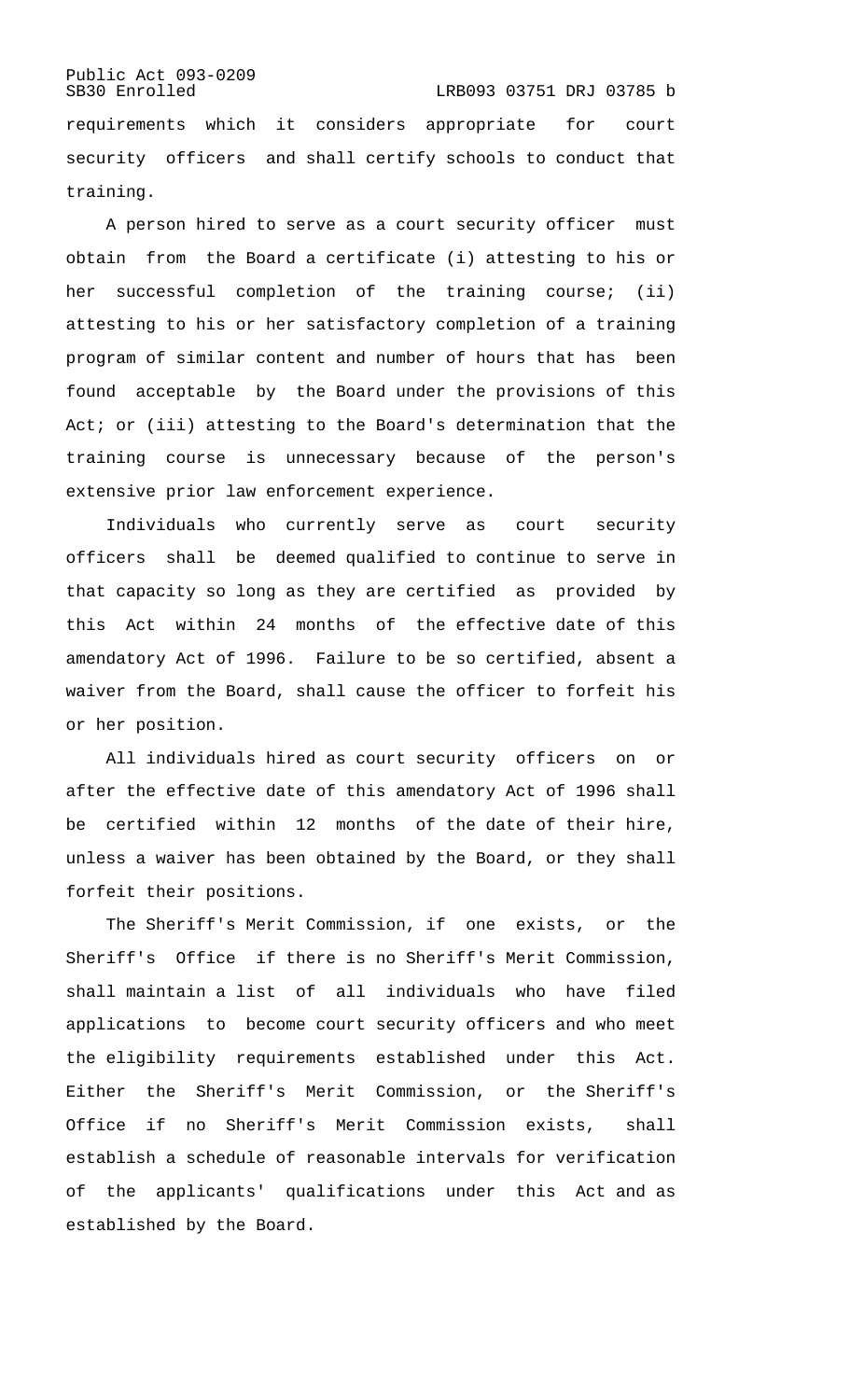Public Act 093-0209<br>SB30 Enrolled LRB093 03751 DRJ 03785 b (Source: P.A. 88-661, eff. 1-1-95; 89-685, eff. 6-1-97; 89-707, eff. 6-1-97.)

Section 15. The Illinois Vehicle Code is amended by adding Section 11-212 as follows:

(625 ILCS 5/11-212 new)

Sec. 11-212. Traffic stop statistical study.

(a) From January 1, 2004 until December 31, 2007, whenever a State or local law enforcement officer issues a uniform traffic citation or warning citation for an alleged violation of the Illinois Vehicle Code, he or she shall record at least the following:

(1) the name, address, gender, and the officer's subjective determination of the race of the person stopped; the person's race shall be selected from the following list: Caucasian, African-American, Hispanic, Native American/Alaska Native, or Asian/Pacific Islander;

(2) the alleged traffic violation that led to the stop of the motorist;

(3) the make and year of the vehicle stopped;

 $(4)$  the date and time of the stop;

(5) the location of the traffic stop;

(6) whether or not a search contemporaneous to the stop was conducted of the vehicle, driver, passenger, or passengers; and, if so, whether it was with consent or by other means; and

(7) the name and badge number of the issuing officer.

(b) From January 1, 2004 until December 31, 2007, whenever a State or local law enforcement officer stops a motorist for an alleged violation of the Illinois Vehicle Code and does not issue a uniform traffic citation or warning citation for an alleged violation of the Illinois Vehicle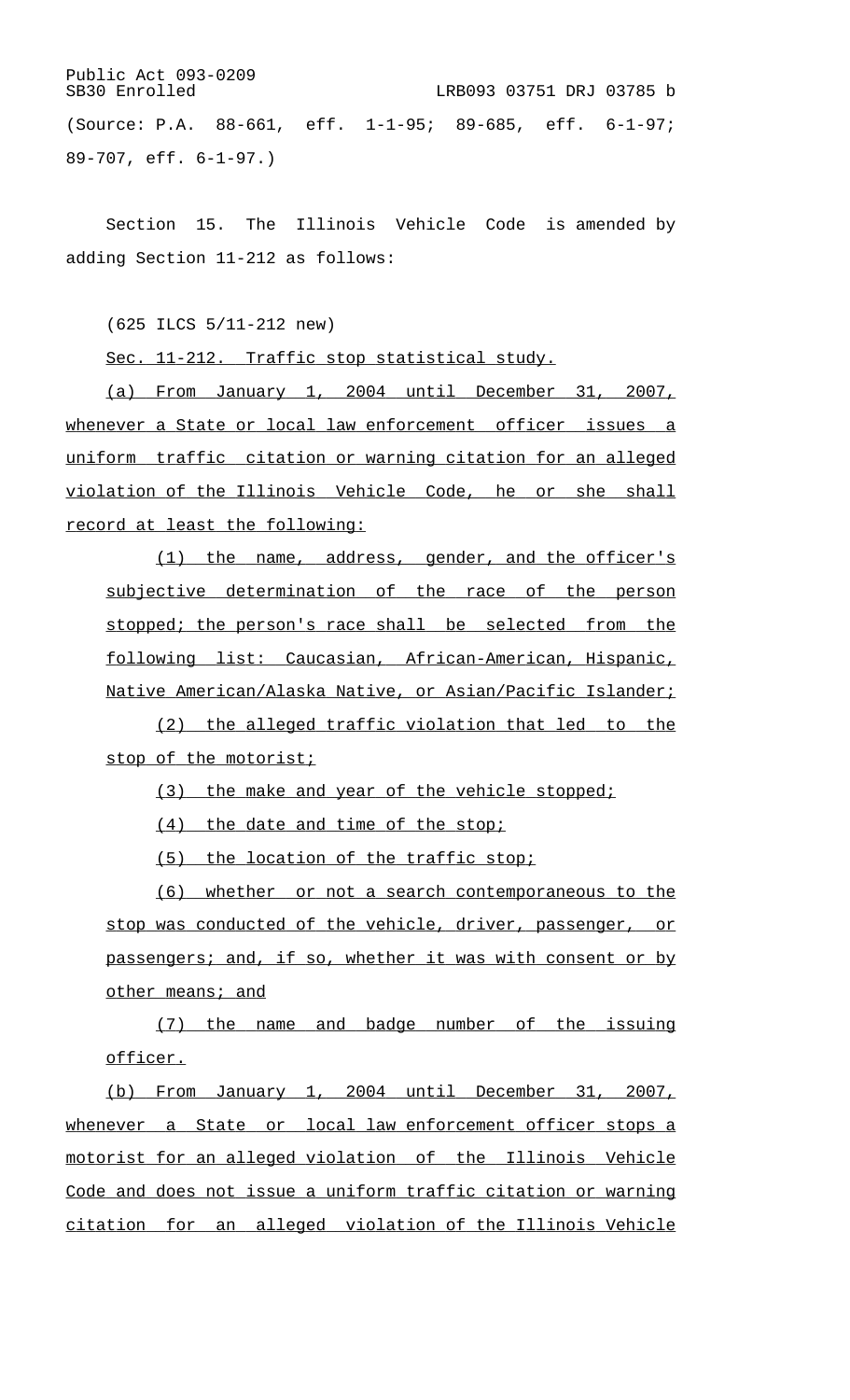LRB093 03751 DRJ 03785 b

Code, he or she shall complete a uniform stop card, which includes field contact cards, or any other existing form currently used by law enforcement containing information required pursuant to this Act, that records at least the following:

(1) the name, address, gender, and the officer's subjective determination of the race of the person stopped; the person's race shall be selected from the following list: Caucasian, African-American, Hispanic, Native American/Alaska Native, or Asian/Pacific Islander;

(2) the reason that led to the stop of the motorist;

(3) the make and year of the vehicle stopped;

 $(4)$  the date and time of the stop;

(5) the location of the traffic stop;

(6) whether or not a search contemporaneous to the stop was conducted of the vehicle, driver, passenger, or passengers; and, if so, whether it was with consent or by other means; and

(7) the name and badge number of the issuing officer.

(c) The Illinois Department of Transportation shall provide a standardized law enforcement data compilation form on its website.

(d) Every law enforcement agency shall, by March 1 in each of the years 2004, 2005, 2006, and 2007, compile the data described in subsections (a) and (b) on the standardized law enforcement data compilation form provided by the Illinois Department of Transportation and transmit the data to the Department.

(e) The Illinois Department of Transportation shall analyze the data provided by law enforcement agencies required by this Section and submit a report of the findings to the Governor, the General Assembly, and each law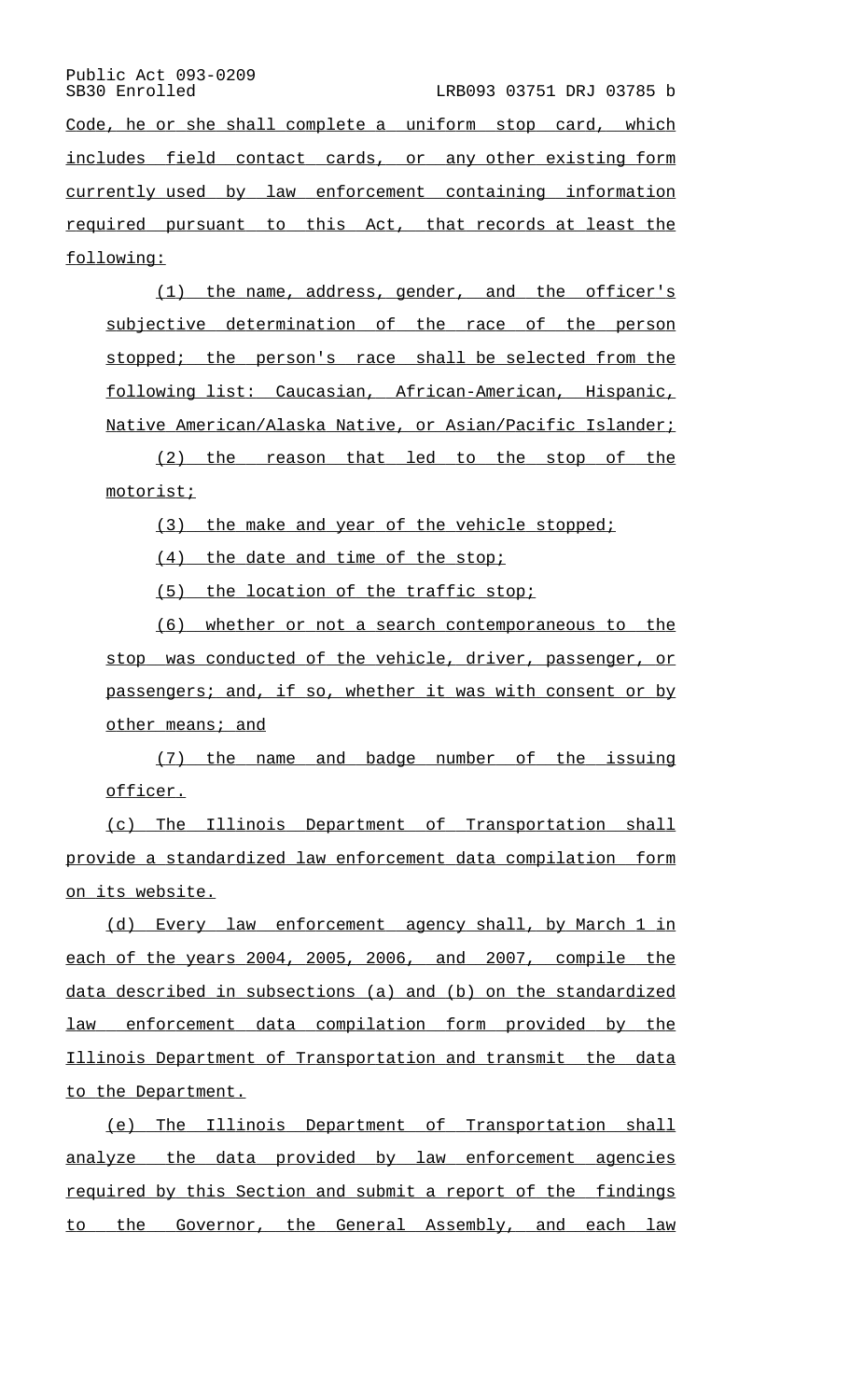LRB093 03751 DRJ 03785 b

enforcement agency no later than July 1 in each of the years 2005, 2006, 2007, and 2008. The Illinois Department of Transportation may contract with an outside entity for the analysis of the data provided. In analyzing the data collected under this Section, the analyzing entity shall scrutinize the data for evidence of statistically significant aberrations. The following list, which is illustrative, and not exclusive, contains examples of areas in which statistically significant aberrations may be found:

(1) The percentage of minority drivers or passengers being stopped in a given area is substantially higher than the proportion of the overall population in or traveling through the area that the minority constitutes.

(2) A substantial number of false stops including stops not resulting in the issuance of a traffic ticket or the making of an arrest.

(3) A disparity between the proportion of citations issued to minorities and proportion of minorities in the population.

(4) A disparity among the officers of the same law enforcement agency with regard to the number of minority drivers or passengers being stopped in a given area.

 $(5)$  A disparity between the frequency of searches performed on minority drivers and the frequency of searches performed on non-minority drivers.

(f) Any law enforcement officer identification information or driver identification information that is compiled by any law enforcement agency or the Illinois Department of Transportation pursuant to this Act for the purposes of fulfilling the requirements of this Section shall be confidential and exempt from public inspection and copying, as provided under Section 7 of the Freedom of Information Act, and the information shall not be transmitted